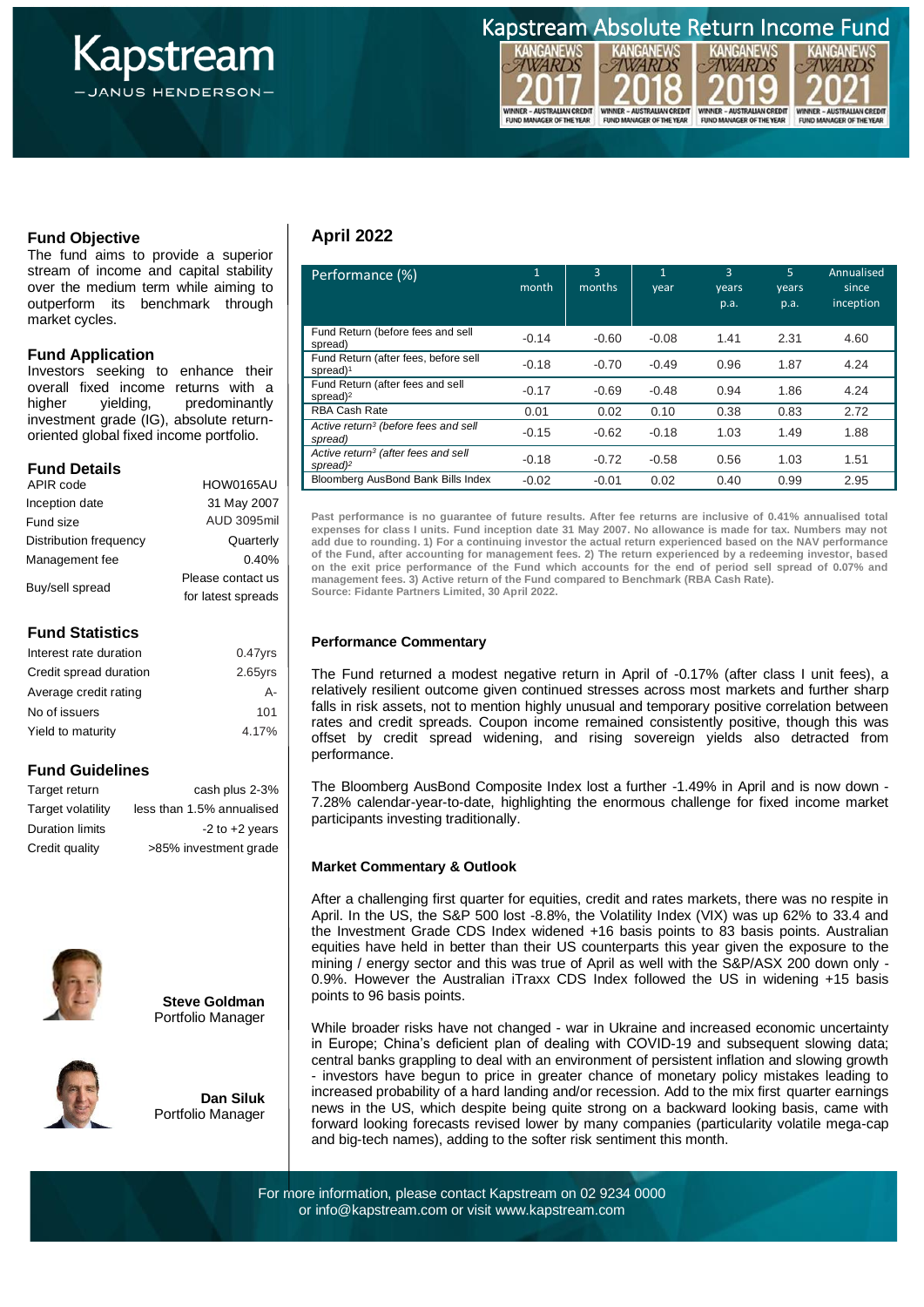

In the US, economic data was mixed over the month of April. Unemployment and underemployment fell to cyclical lows of 3.6% and 6.9% respectively and while the Institute for Supply Managements various gauges of manufacturing and services data fell and were lower than expectations, they remain at high levels. The biggest data surprise came in the form of the first quarters' GDP print at -1.4%, driven largely by lower net exports (imports exceeding exports). However, an import surge tied to solid consumer demand suggests growth may return to positive territory over subsequent quarters and this does not signal an impending recession. Meanwhile, quarterly wage data, in the Employment Cost Index, was released late in the month and this showed a record +1.4% increase quarter-on-quarter which will fuel the inflation narrative going forward, adding to pressure on Federal Reserve's (FED) inflation-fighting credibility. The Consumer Price Index (CPI) continued to accelerate with headline inflation at 8.5% year-on-year. Needless to say there is a growing chorus of Federal Open Market Committee (FOMC) members who believe rates will need to be raised beyond neutral to combat inflation. While there was no April FOMC meeting, they did convene early May and hiked rates 50 basis points, with further 50 basis point hikes priced into upcoming June and July meetings. Given that elevated realised inflation and inflation expectations over the longer term remain anchored at around 3%, we believe the FED will continue on it's aggressive hiking path throughout the year. As investors ponder this regime shift from the FED, rate markets will remain volatile. The front end of the Treasury curve sold off further over the month with the 2-year Treasury up +38 basis points to 2.71%, while the 10-year rose +60 basis points to 2.94%.

Kapstream Absolute Return Income Fund

WINNER - AUSTRALIAN CREDIT<br>FUND MANAGER OF THE YEAR

**YARD** 

WINNER - AUSTRALIAN CREDIT<br>FUND MANAGER OF THE YEAR

**ICANICI** 

WARDS

WINNER - AUSTRALIAN CREDIT<br>FUND MANAGER OF THE YEAR

**10** 

О

*VARDS* 

WINNER - AUSTRALIAN CREDIT<br>FUND MANAGER OF THE YEAR

While's Russia's ongoing invasion of Ukraine continues to weigh on investor sentiment across Europe, as well as impacting food and energy prices globally, one piece of positive news from the region was Emmanuel Macron's victory in the French national elections. Macron's election ensures a degree of certainty across the economic and political landscape in Western Europe, particularly important in the face of the threats Russia and Putin have brought to the fore, and this was viewed positively by markets. Today Macron is Europe's defacto-leader, after Germany's Angela Merkel stepped down in 2021. Financial markets however were not as impressed with the European Central Bank (ECB) who failed to present the market with a firm plan as to when their asset purchase program will unwind, sending the Euro currency lower. While member commentary points to readiness in raising rates, ECB President Lagarde remains circumspect saying *"if I raise interest rates today, it is not going to bring the price of energy down".* German 2-yr government bond yields rose 34 basis points 0.26%, while the 10-yr rose +39 basis points to 0.94%.

Australia saw economic data broadly underperform expectations. Home loans, both owner-occupier and investor, fell as higher mortgage rates charged by the banks has slowed the pace of house price growth, even seeing declines in some capital cities. Fewer jobs than anticipated were created and the unemployment rate remained at an albeit low level of 4.0%, narrowly missing expectations of 3.9%. CPI data at a headline level was 5.1% with strong price increases in non-tradeables (services) inflation signalling that there is momentum driven by higher wages and demand, not just the supply-induced disruptions relating to China and Ukraine which garner most of the attention. While the RBA did not alter policy rates in April, it was this inflation data and expectations of wage inflation remaining elevated which led to a 25 basis point increase in the policy rate to 0.35% early May. Governor Lowe, no longer *"patient",* has communicated the Board's flexibility to raise rates based on data *"over coming months"*. The yield on the 3-year Australian Government Bond rose +37 basis points to 2.71%, while the 10-year rose +29 basis points to 3.13%.

In Asia, China saw a slowing of both manufacturing and non-manufacturing Purchasing Manager Indices (PMI), in particular the latter which has been impacted mostly by China's lack of a plan when it comes to dealing with COVID-19, where growing infections are leading to city-wide lockdowns across the country. Stimulus measures thus far have been insufficient to deal with the slowing. In Japan, the focus was on currency markets as the Japanese Yen (JPY) declined sharply, one of the weakest performers in the G10, - 6.6% against the US Dollar (USD), having fallen -5.8% in March also. A source of the currency performance was the Bank of Japan (BOJ) who reaffirmed their highly accommodative monetary policy settings, saying they will buy unlimited quantities of Japanese government bonds in order to defend their yield curve control target. BOJ's Governor Kuroda's commitment to overshooting inflation remains unchanged.

#### **Portfolio Strategy**

The portfolio yield-to-maturity rose during April, breaching 4%, driven by a combination of higher yields in risk-free rates as well as credit spreads which continue to drift wider. Overall portfolio liquidity remains high at ~11% for *'Level 1'* investments (cash, commercial paper, term deposits, government, semi-government, and supranationals) and ~17% in *'Level 2'* investments (less than 1 year investment grade bonds). We anticipate reducing *'Level 1'* liquidity to 10% (normal range being 5-10%) as we use a backdrop of volatility from FED rate hikes, tapering, possible balance sheet run-off and geopolitical risks to gradually add discounted credits.

Spread duration ex SSGA was roughly unchanged at ~2.43 years. Macro volatility provides good opportunity to add credit with idiosyncratic mispricing, and we have been adding credits where there has been significant widening as well as a material new issue concession, or where we believe the secondary market is materially mispriced, more recently on a switch basis.

This is possible as a result of the more acute barbell-shaped strategy we've pursued in the portfolio for some time to limit losses and provide liquidity at opportune points. This approach (1) underweights longer dated A-rated credits and overweights shorter dated lower

> For more information, please contact Kapstream on 02 9234 0000 or info@kapstream.com or visit www.kapstream.com